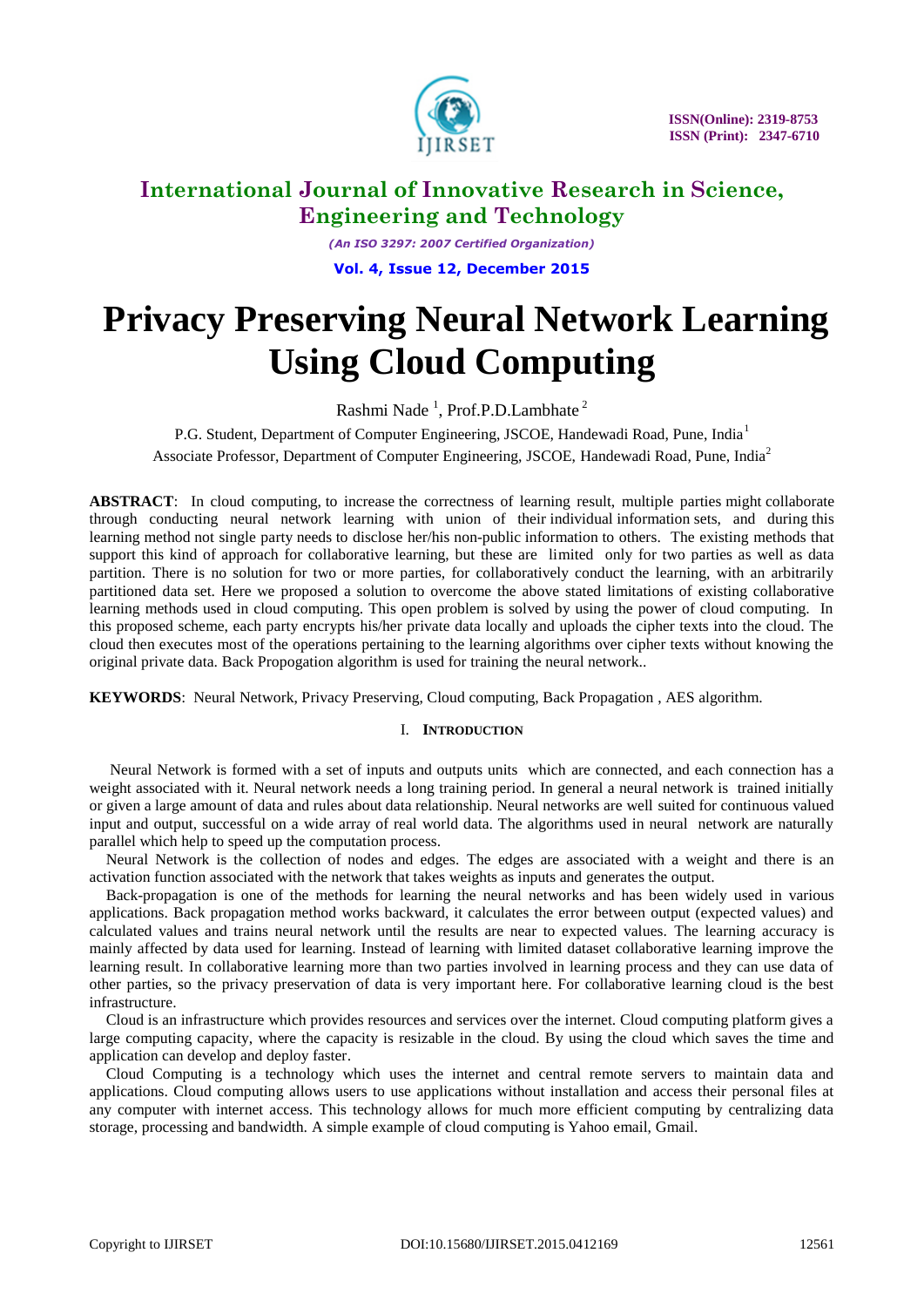

*(An ISO 3297: 2007 Certified Organization)*

#### **Vol. 4, Issue 12, December 2015**

### II. **LITERATURE SURVEY**

Jiawei Yuan; Shucheng Yu.[1] Presents a back propagation neural network learning algorithm is used for learning process over arbitrarily partitioned data. As we discussed above back propagation method is very efficient for training neural networks and here data is arbitrarily partitioned means here is no limitations for partitioning data like data is partitioned only horizontally or only vertically, it can be portioned either horizontally or vertically. Here a solution is proposed for multiple parties, so the protection of each user's private data is very important task, for this purpose they have implemented a privacy preserving multiparty BPN network learning algorithm. This method protects the private data of participants and also protects the in between results produced during the process of learning. To protect the learning result a secure scalar product algorithm is used.

N. Schlitter.[3] Introduces a method for privacy preserving BPN network learning, and allows two or more than two parties to jointly conduct Back Propagation Neural network learning. During this process private data of users does not revealed. As this method allows more than two parties, it needs a secure sum and secure matrix addition so for this purpose a neural network classification algorithm is used; this algorithm is extension of Rumelheart's classification algorithm.

Here are some limitations, that the solution is given only for horizontal partitioned data, in horizontal partition of data every user share the same data schema, and each party holds some records of total data sets. This method uses extension of Rumelheart algorithm which does not guarantee privacy.

This method cannot protect, in between results, generated during the BPN learning process. To protect the private data of participants, a secure computation of in between results is very important, because in between results also contains the sensitive data.

T. Chen and S. Zhong. [2] This paper presents a privacy preserving BPN network learning algorithm, but this algorithm is applicable only for two parties. This algorithm provides a strong security for data sets and during the learning process it protects the in between results. This method is having limitations like it just supports two parties. This method only supports vertically partitioned data. This method is not scalable.

A. Bansal, T. Chen, and S. Zhong. [7] Presents a improved method and gives a solution for data which is arbitrarily partitioned. In arbitrary partitioning of data, there is no order of how the data is divided. This method is just like the method used in [2], which was for vertically partition of data, and here it is for arbitrary partition of data. Here they tried to extent the method from two parties to multi party scenario but, extension of two parties to multi party introduce computation/communication complexity which is quadratic in the number of participants. In real world implementation, such a complexity represents a huge cost on each party. That's why this paper just considers the twoparty scenario though it supports arbitrarily partitioned dataset.

#### III. **PROPOSED WORK**

**Problem Statement:** In proposed work we enable more than one party to perform neural network learning without revealing their own private data set. During this process data is uploaded to cloud. Data collected from user is arbitrarily partitioned. And the communication cost is kept less.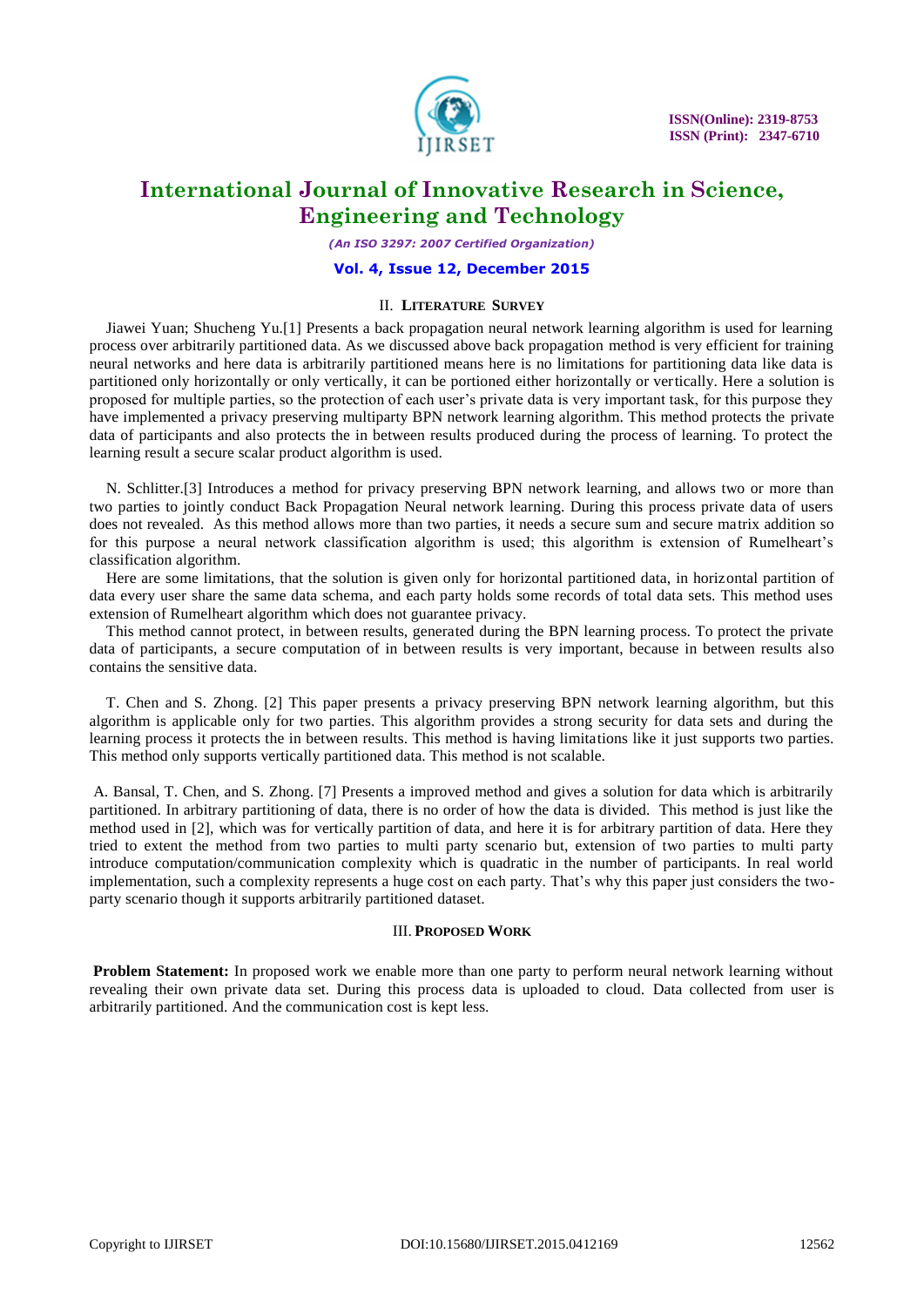

*(An ISO 3297: 2007 Certified Organization)*

**Vol. 4, Issue 12, December 2015**

## **System Architecture:**



#### Fig. 1 System Architecture

In this scheme at first user register on cloud, Then user uploads file to cloud, When user uploads file to cloud file is encrypted with AES algorithm, which means a cipher text is uploaded to cloud. As cipher text is uploaded to cloud all learning process is done on cipher text only. So that no user can learn any other users data, and thus privacy of multiple users is preserved.

 After that data from all users is collected for neural network learning process, data is arbitrarily partitioned in to all users. In arbitrarily partition there are no limitations like horizontal partition or vertical partition, data is randomly partitioned as follows:

 Data Partition= Total Collected Data No. of users

 Partitioned data is distributed among all users, no user is having same data set and then scalar product is calculated. After that a Neural network learning process starts, for learning neural network a Back-Propagation algorithm is used. This algorithm works in two stages Feed Forward and Back Propagation.

#### Feedforward Stage

1. Initialize weights with small, random values

2. While stopping condition is not true – for each training pair (input/output):

•each input unit broadcasts its value to all hidden units

•each hidden unit sums its input signals & applies activation function to compute its output signal

•each hidden unit sends its signal to the output units

•each output unit sums its input signals & applies its activation function to compute its output signal.

### Backpropagation stage

3. Each output computes its error term, its own weight correction term and its bias(threshold) correction term & sends it to layer below

4. Each hidden unit sums its delta inputs from above & multiplies by the derivative of its activation function; it also computes its own weight correction term and its bias correction term signal.

#### Adjusting the Weights

5. Each output unit updates its weights and bias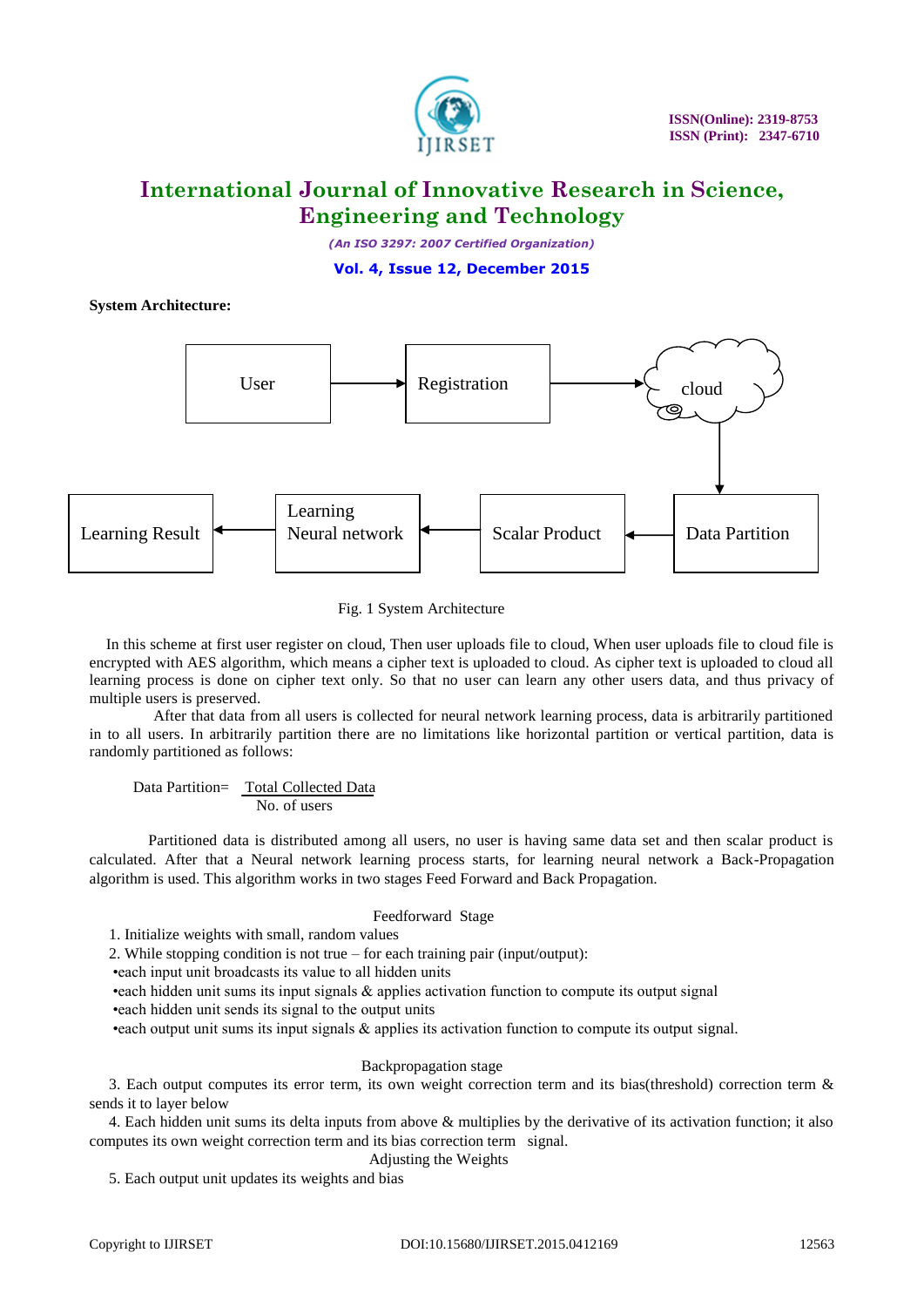

*(An ISO 3297: 2007 Certified Organization)*

### **Vol. 4, Issue 12, December 2015**

6. Each hidden unit updates its weights and bias – Each training cycle is called an epoch. The weights are updated in each cycle – It is not analytically possible to determine where the global minimum is. Eventually the algorithm stops in a low point, which may just be a local minimum.

### IV.**RESULTS AND ANALYSIS**

Following figures shows the results obtained after the implementation of work. In Fig(2)we see the encryption time required for different data sets we use three data sets iris, diabetes and kr\_vs\_kp. In our proposed system we used AES algorithm for encryption of data. In fig( $3$ ) we see the time required for learning neural network, if the data is small then learning time is also small. When encryption and learning time is less automatically communication cost is less. In fig(4) we see the accuracy comparison with existing systems.